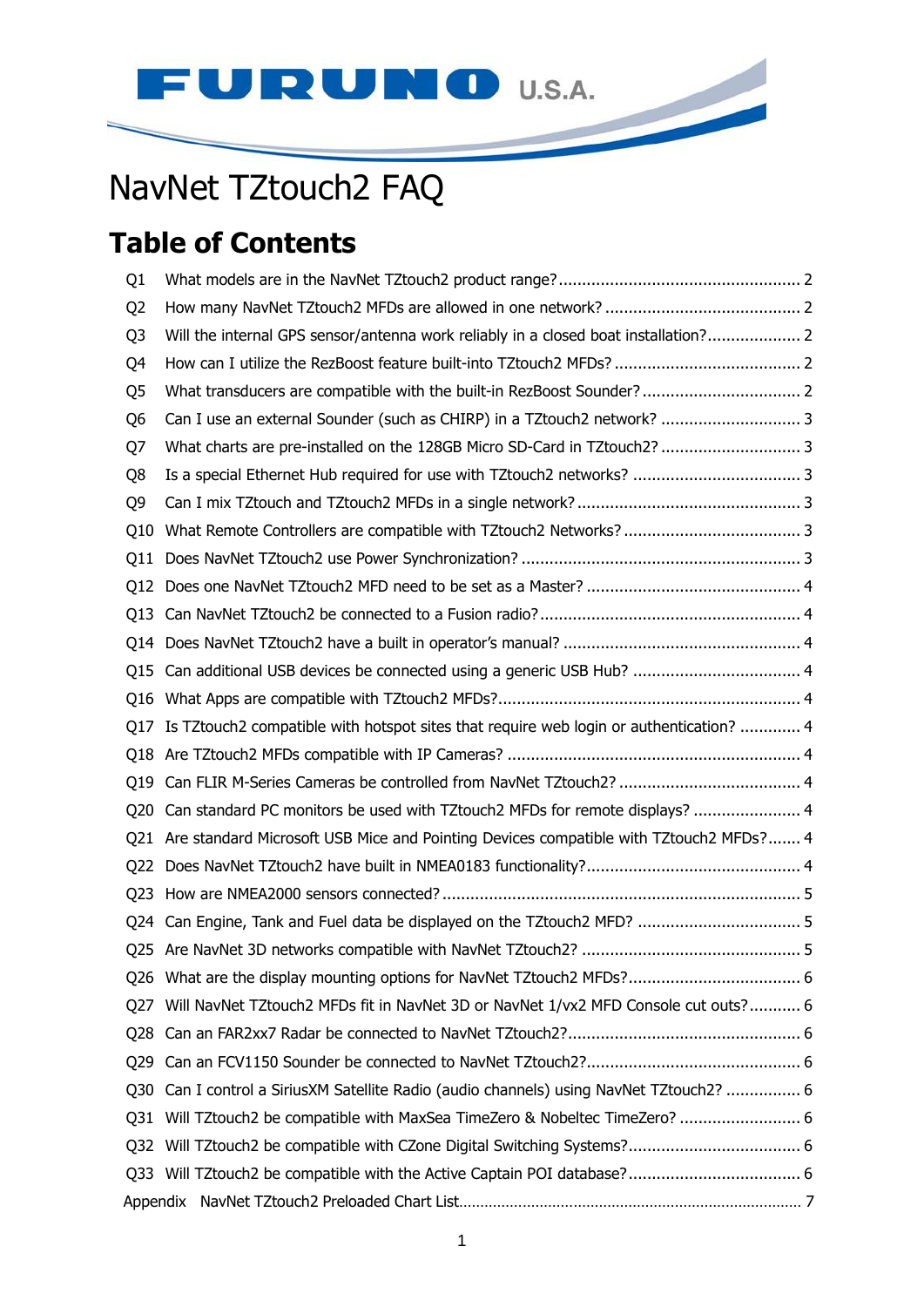# **NavNet TZtouch2 System Overview FAQ**

#### <span id="page-1-0"></span>**Q1 What models are in the NavNet TZtouch2 product range?**

NavNet TZtouch2 MFDs are available in two sizes: the 12.1" TZTL12F and the 15.6" TZTL15F. Both utilize a widescreen monitor format and offer similar hardware functionality. The display and HDMI video output resolution are fixed to 1280x800 for the TZTL12F and 1366x768 for the TZTL15F.

#### <span id="page-1-1"></span>**Q2 How many NavNet TZtouch2 MFDs are allowed in one network?**

Any combination of up to four (4) TZtouch2 and/or TZtouch MFDs are allowed in one network. If a MaxSea Explorer or Nobeltec PC is included, it is counted as one MFD in the network.

#### <span id="page-1-2"></span>**Q3 Will the internal GPS sensor/antenna work reliably in a closed boat installation?**

The internal GPS is a new high-sensitivity receiver. In testing, we have found the position fix acquisition works well in many installation locations. If you are installing a TZtouch2 MFD in a pilot house, it may be necessary to add an NMEA2000 GP330B sensor to the network. At this time, it is not possible to connect NMEA2000 sensors to the CanBUS port in the DRS Radar sensor. This functionality will be added in a future software release.

#### <span id="page-1-3"></span>**Q4 How can I utilize the RezBoost feature built-into TZtouch2 MFDs?**

RezBoost is a new exclusive signal processing technology that improves target separation and improves overall Fish Finder performance, while utilizing either new or existing narrowband transducers. For example, RezBoost "Standard" mode is the default setting and is used for any connected narrowband or broadband 50/200kHz transducer that has not been tested and approved for RezBoost "Enhanced" mode functionality. RezBoost "Enhanced" mode is a higher performance level of Signal Processing that can be enabled when a compatible transducer is interfaced to the TZtouch2 MFD. "Enhanced" RezBoost utilizes transducers which have been carefully evaluated and their unique parameters have been recorded into the memory of the RezBoost signal processing software. "Enhanced" mode provides even more precision in terms of providing improved target resolution and Fish Finding performance.

#### <span id="page-1-4"></span>**Q5 What transducers are compatible with the built-in RezBoost Sounder?**

All 50/200kHz narrowband and broadband transducers of any power level are compatible with RezBoost "Standard" mode. "Enhanced" mode compatible transducers can be found at [www.FurunoUSA.com](http://www.furunousa.com/) or in the list below. They are also listed in the TZtouch2 MFD configuration software. RezBoost "Enhanced" transducers also provide other important features, such as Accu-Fish and Bottom Discrimination. Furuno may add more "Enhanced" mode compatible transducers in the future.

#### **RezBoost "Enhanced" and Bottom Discrimination/Accu-Fish Transducer List:**

| <b>Model</b> | <b>Description</b>                                                       |
|--------------|--------------------------------------------------------------------------|
| 520-5MSD     | Bronze Thru-Hull Transducer, 600W (10-Pin)                               |
| 520-5PSD     | Plastic Thru-Hull Transducer, 600W (10-Pin)                              |
| 520-PLD      | Plastic Thru-Hull, Low Profile, Transducer, 600W (10-Pin)                |
| 525-5PWD     | Plastic Transom Mount Transducer, 600W (10-Pin)                          |
| 525T-BSD     | Bronze Thru-Hull Transducer with Temp, 600W (10-Pin)                     |
| 525T-PWD     | Plastic Transom Mount Transducer with Temp, 600W (10-Pin)                |
| 525T-LTD/12  | Bronze Thru-Hull Transducer with Temp, 600W (10-Pin), 12° Tilted Element |
| 525T-LTD/20  | Bronze Thru-Hull Transducer with Temp, 600W (10-Pin), 20° Tilted Element |
| 525STID-MSD  | Bronze Thru-Hull Multi-sensor with HS Fairing Block, 600W (10-Pin)       |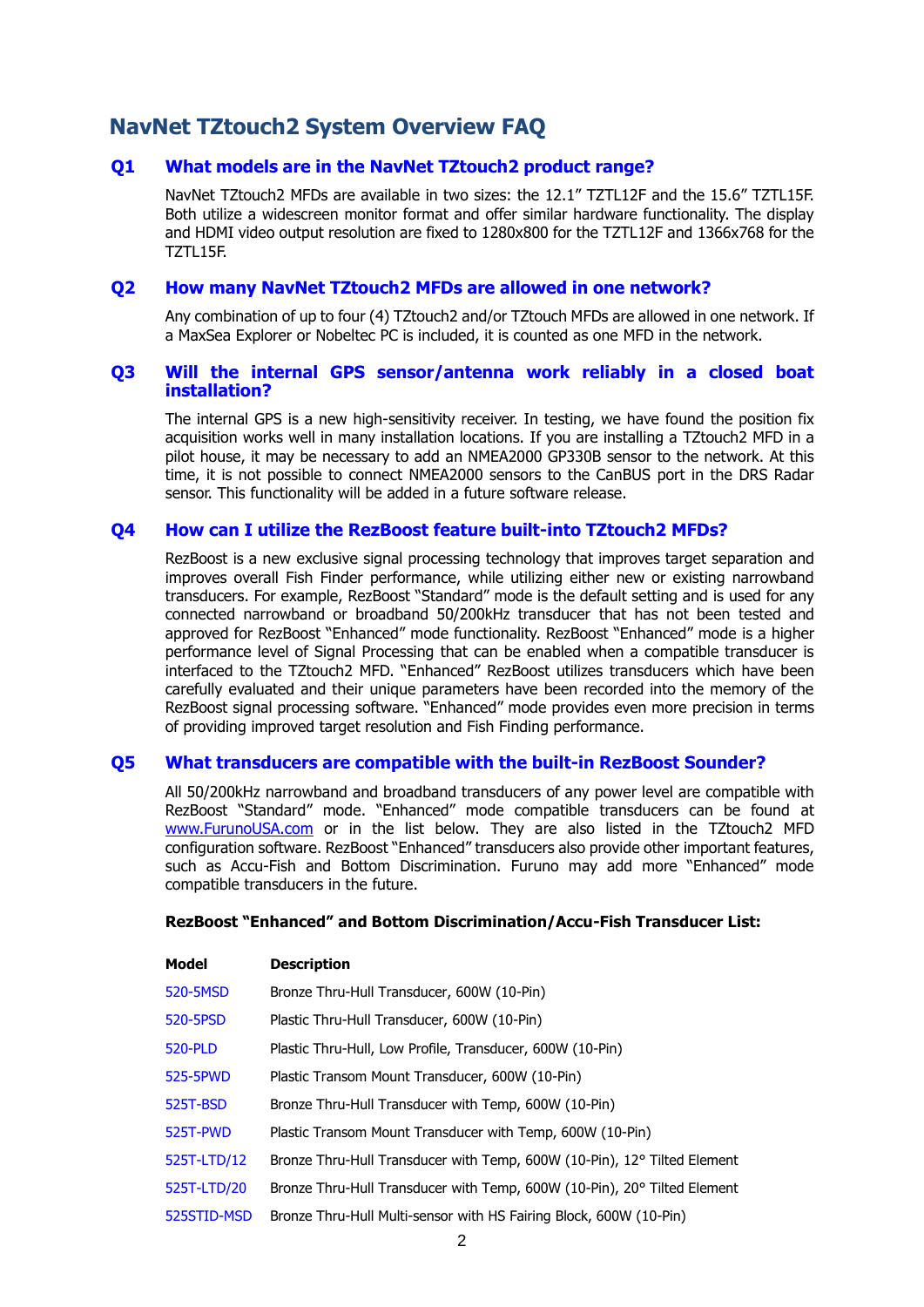[525STID-PWD](http://www.furunousa.com/products/ProductDetail.aspx?product=525STID-PWD) Plastic Transom Mount Multi-sensor, 600W (10 Pin) ID

- [526TID-HDD](http://www.furunousa.com/products/ProductDetail.aspx?product=526TID-HDD&category=Products+%3a+Transducers+%3a+Transducers+w%2fTemp&category=Products+%3a+Transducers+%3a+Transducers+w%2fTemp) Bronze Thru-Hull w/Temp, Built-in Diplexer and Hi-Speed Fairing Block, 1kW (10-Pin)
- [SS60-SLTD/12](http://www.furunousa.com/products/ProductDetail.aspx?product=SS60-SLTD%2f12) Stainless Steel Thru-Hull Transducer with Temp, 600W (10-Pin), 12° Tilted Element
- [SS60-SLTD/20](http://www.furunousa.com/products/ProductDetail.aspx?product=SS60-SLTD%2f20) Stainless Steel Thru-Hull Transducer with Temp, 600W (10-Pin), 20° Tilted Element
- [CA50/200-1T](http://www.furunousa.com/products/ProductDetail.aspx?product=CA50%2f200-1T&category=Products+%3a+Transducers+%3a+Transducers+w%2fo+Speed+%26+Temp&category=Products+%3a+Transducers+%3a+Transducers+w%2fo+Speed+%26+Temp) Rubber Coated Transducer, 1kW (No Plug)\*
- [CA50B-6B](http://www.furunousa.com/products/ProductDetail.aspx?product=CA50B-6B&category=Products+%3a+Transducers+%3a+Transducers+w%2fo+Speed+%26+Temp&category=Products+%3a+Transducers+%3a+Transducers+w%2fo+Speed+%26+Temp) Rubber Coated Transducer, Type 50B-6B, 1kW, 15m Cable (No Plug)\*

[CA200B-5S](http://www.furunousa.com/products/ProductDetail.aspx?product=CA200B-5S&category=Products+%3a+Transducers+%3a+Transducers+w%2fo+Speed+%26+Temp&category=Products+%3a+Transducers+%3a+Transducers+w%2fo+Speed+%26+Temp) Rubber Coated Transducer, Type 200B-5S, 1kW (No Plug)\*

\*An MB1100 Matching Box is a required option for these transducers

#### <span id="page-2-0"></span>**Q6 Can I use an external Sounder (such as CHIRP) in a TZtouch2 network?**

While TZtouch2 MFDs provide a built-in RezBoost Fish Finder, you may opt to utilize a Furuno TruEcho CHIRP Fish Finder (DFF1-UHD) or other compatible external models, such as the DFF1 or DFF3.

#### <span id="page-2-1"></span>**Q7 What charts are pre-installed on the 128GB Micro SD-Card in TZtouch2?**

The 128GB Micro SD-Card included with each TZtouch2 MFD has more than twice the memory of our previous chart offerings in TZtouch MFDs. The included 128GB card now contains every NOAA Raster, NOAA Vector, C-MAP Vector, and Navionics Vector chart in the entire MapMedia Library for all of North, Central and South America. In other words, the entire Western Hemisphere of Earth is fully covered! This includes the C-MAP and Navionics Bahamas Vector Charts, as well as the Bahamas Satellite Photos and the C-MAP "Explorer" Raster Bahamas Charts, along with Satellite Photos for several select areas in the USA. Only customers wishing to access additional satellite photo areas or charts on the other side of the world will need to add more charts to their system. Locked chart areas will need to be purchased from an Authorized Furuno Dealer. Once chart areas are purchased, they can automatically be unlocked by connecting the TZtouch2 MFD to the Internet. Alternatively, the charts can be manually unlocked by entering the chart unlock codes. Please refer to the "NavNet TZtouch2 Preloaded Charts" section at the end of this FAQ for a complete list of preloaded charts.

#### <span id="page-2-2"></span>**Q8 Is a special Ethernet Hub required for use with TZtouch2 networks?**

TZtouch2 does not require a special Ethernet Hub. While we recommend the Furuno HUB101, any standard 100MB Ethernet Hub/Switch is compatible with the network.

#### <span id="page-2-3"></span>**Q9 Can I mix TZtouch and TZtouch2 MFDs in a single network?**

Yes, TZtouch2 MFDs may be mixed with TZtouch MFDs in a single network. There is still a four MFD limit in the network when a TZtouch2 MFD is included, and there may be some system and/or data sharing limitations.

#### <span id="page-2-4"></span>**Q10 What Remote Controllers are compatible with TZtouch2 Networks?**

The MCU002 USB Remote is compatible with both TZtouch and TZtouch2 MFDs. More than one MCU002 can be connected if a USB Hub is installed. Alternatively, the Android Controller App is freely available for download and can be used with any TZtouch2 MFD using a WiFi connection.

#### <span id="page-2-5"></span>**Q11 Does NavNet TZtouch2 use Power Synchronization?**

Power ON synchronization is not available on TZtouch2. The customer must power ON each TZtouch2 MFD manually using the Power ON button. However, Power OFF synchronization is available. When powering OFF a TZtouch2 MFD, the customer will be able to choose to power off the individual MFD or all the MFDs on the network.

Note: Sleep Mode is not available on TZtouch2. If you want to save power, simply turn off the MFD(s) you are not using.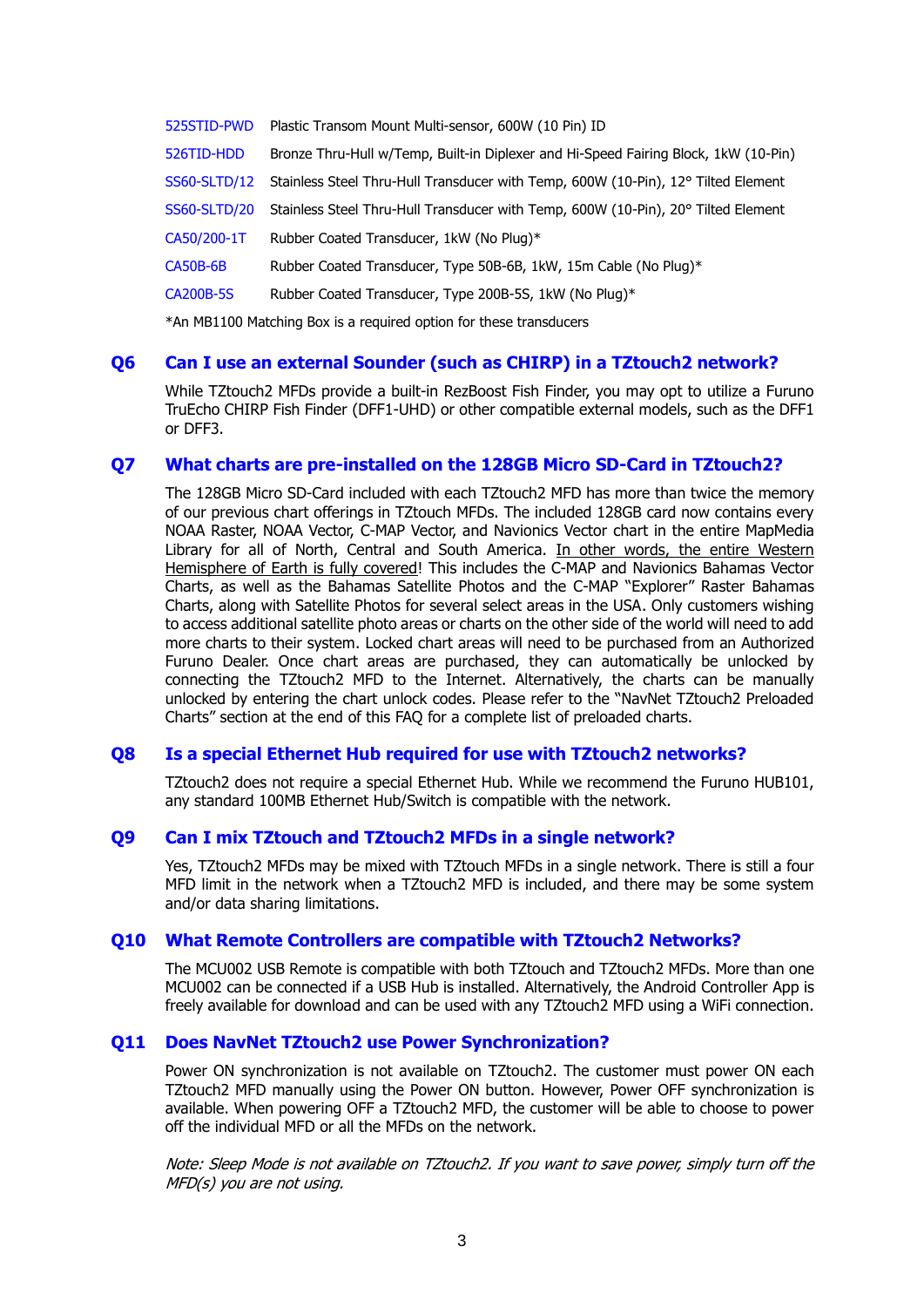#### <span id="page-3-0"></span>**Q12 Does one NavNet TZtouch2 MFD need to be set as a Master?**

TZtouch2 is a "master-less" system regarding network and settings configuration, making the system fully redundant. However, one TZtouch2 MFD must be set as the "Chart Master" so the MFD can share its SystemID over the network.

#### <span id="page-3-1"></span>**Q13 Can NavNet TZtouch2 be connected to a Fusion radio?**

Yes. TZtouch2 can be connected to a Fusion Radio via Ethernet connection.

#### <span id="page-3-2"></span>**Q14 Does NavNet TZtouch2 have a built in operator's manual?**

Yes. TZtouch2 has a built in operator's guide called "eGuide." The "eGuide" can be accessed from the home screen and is fully indexed.

#### <span id="page-3-3"></span>**Q15 Can additional USB devices be connected using a generic USB Hub?**

Yes. TZtouch2 has a powered 5V USB port that can supply up to 0.5 Amps to any generic USB Hub. This will allow you to connect additional USB devices, such as the SDU001 Chart Card Reader, MCU002 USB Remote, Memory Stick, etc.

#### <span id="page-3-4"></span>**Q16 What Apps are compatible with TZtouch2 MFDs?**

TZtouch2 is compatible with the Android Controller App and the Android/Apple i0S Viewer Apps. TZtouch2 is not compatible with the Remote App in Android or Apple iOS. TZtouch2 does not require the use of a separate router when Android Apps are used.

#### <span id="page-3-5"></span>**Q17 Is TZtouch2 compatible with hotspot sites that require web login or authentication?**

No. At this time, TZtouch2 will not open a web browser to allow web login or authentication. However, TZtouch2 is compatible with password protected and open WiFi Hotspots.

#### <span id="page-3-6"></span>**Q18 Are TZtouch2 MFDs compatible with IP Cameras?**

No. TZtouch2 is not compatible with IP Cameras. However, in a mixed network of TZtouch and TZtouch2, the TZtouch MFDs will be able to view and control Axis IP Cameras.

#### <span id="page-3-7"></span>**Q19 Can FLIR M-Series Cameras be controlled from NavNet TZtouch2?**

Yes. Configuration information can be found in a dedicated document on the TZtouch2 product pages at [www.FurunoUSA.com.](http://www.furunousa.com/)

#### <span id="page-3-8"></span>**Q20 Can standard PC monitors be used with TZtouch2 MFDs for remote displays?**

Yes. TZtouch2 can use standard widescreen PC monitors that are either HDMI or DVI (with an adapter plug) compatible. However, while video is compatible, TZtouch2 is not compatible with touchscreen PC monitors at this time. An MCU002 USB Remote can be used to control TZtouch2 MFDs when a standard PC monitor is used.

#### <span id="page-3-9"></span>**Q21 Are standard Microsoft USB Mice and Pointing Devices compatible with TZtouch2 MFDs?**

No. TZtouch2 is not compatible with standard Microsoft USB mice or pointing devices at this time. However, an MCU002 USB Remote can be used to control TZtouch2 MFDs.

#### <span id="page-3-10"></span>**Q22 Does NavNet TZtouch2 have built in NMEA0183 functionality?**

Yes. TZtouch2 has a single NMEA0183 output port. TZtouch2 does not have an NMEA0183 input port. If NMEA0183 interface to external equipment is required, there is a TX+ (White Wire) and TX- (Blue Wire) in the grey pigtail cable on the back of the TZtouch2 MFD. The NMEA0183 Sentences and baud rate are selectable in the "Settings > Initial Setup > NMEA0183 Output" Menu.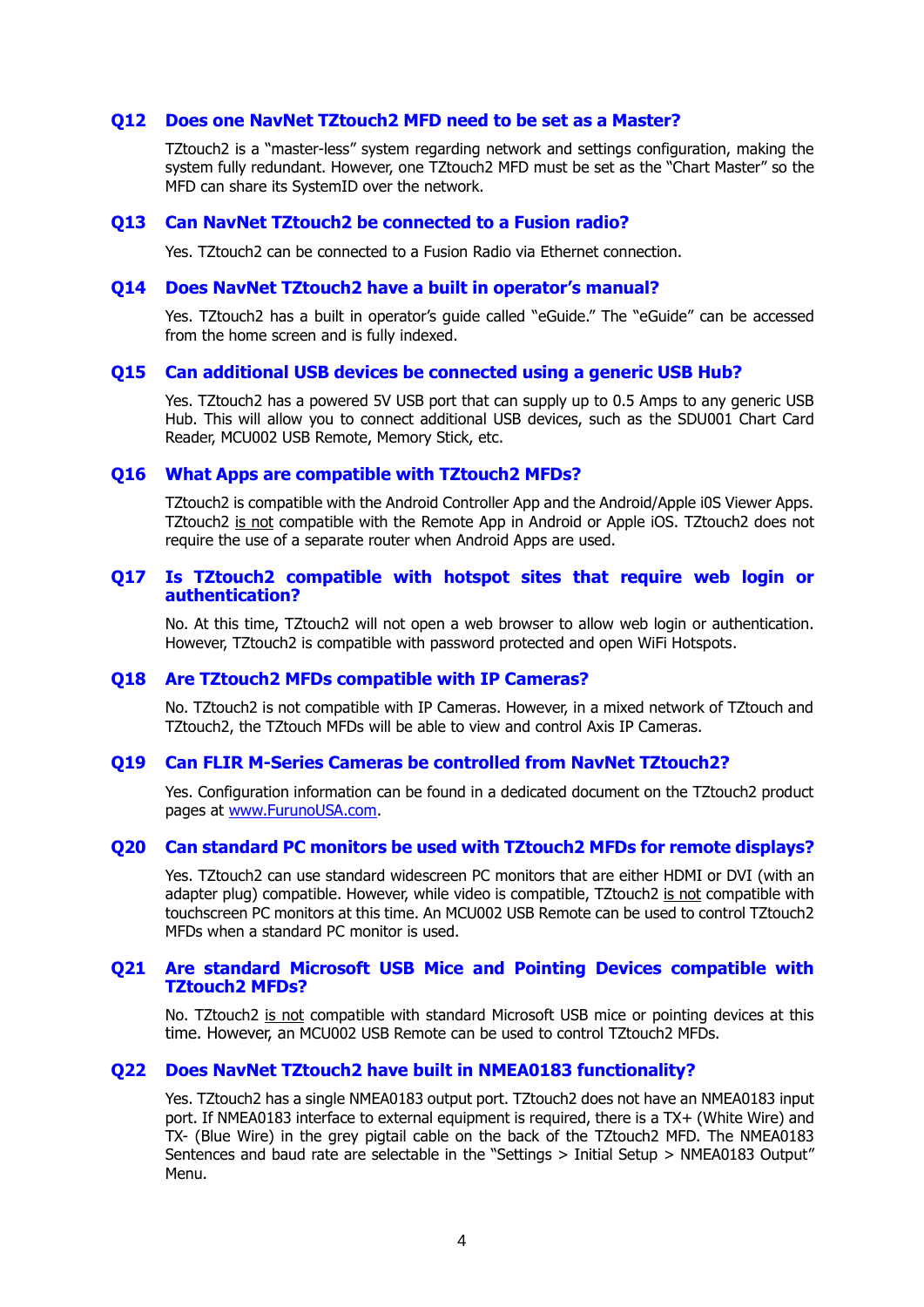#### <span id="page-4-0"></span>**Q23 How are NMEA2000 sensors connected?**

Each TZtouch2 MFD has one NMEA2000 connector attached to a 0.5M Pigtail Cable. DRS Radar sensors that have CanBUS Ports are NOT currently supported with TZtouch2 networks. This functionality will be added in a future software release. Any NMEA2000 devices must be connected directly to each TZtouch2 MFD with an appropriate NMEA2000 Drop.

IMPORTANT: All TZtouch2 MFDs MUST be connected to the same NMEA2000 backbone. However, the TZtouch2 MFD'<sup>s</sup> NMEA2000 and DRS CanBUS ports can't be connected together:



#### <span id="page-4-1"></span>**Q24 Can Engine, Tank and Fuel data be displayed on the TZtouch2 MFD?**

Yes. TZtouch2 MFDs have extensive and fully customizable Engine and Data Monitoring pages. Certain engine, tank and fuel data (up to 4) in NMEA2000 format may be displayed on any MFD in the Network. The following data PGNs are supported:

| $\bullet$ | Engine Speed (Revolutions)   | (PGN 127488)          |
|-----------|------------------------------|-----------------------|
| $\bullet$ | Engine Boost Pressure        | (PGN 127488)          |
| $\bullet$ | Engine Oil Pressure          | (PGN 127489)          |
| $\bullet$ | <b>Engine Temperature</b>    | (PGN 127489)          |
| $\bullet$ | Engine Temperature Status    | (PGN 127489)          |
| $\bullet$ | <b>Engine Warning Status</b> | (PGN 127489)          |
| $\bullet$ | Fuel Tank                    | (PGN 127505)          |
|           | $\bullet$ Fuel Flow          | (PGN 127488 & 127489) |
|           |                              |                       |

Note: The instance number is used to "map" the engine, tank and fuel flow data. Instance 0, 1, 2 and 3 must be used (instance 0 corresponds to engine number 1).

#### <span id="page-4-2"></span>**Q25 Are NavNet 3D networks compatible with NavNet TZtouch2?**

No. TZtouch2 is not compatible with NavNet 3D. NavNet 3D and TZtouch2 MFDs cannot exist together on the same network.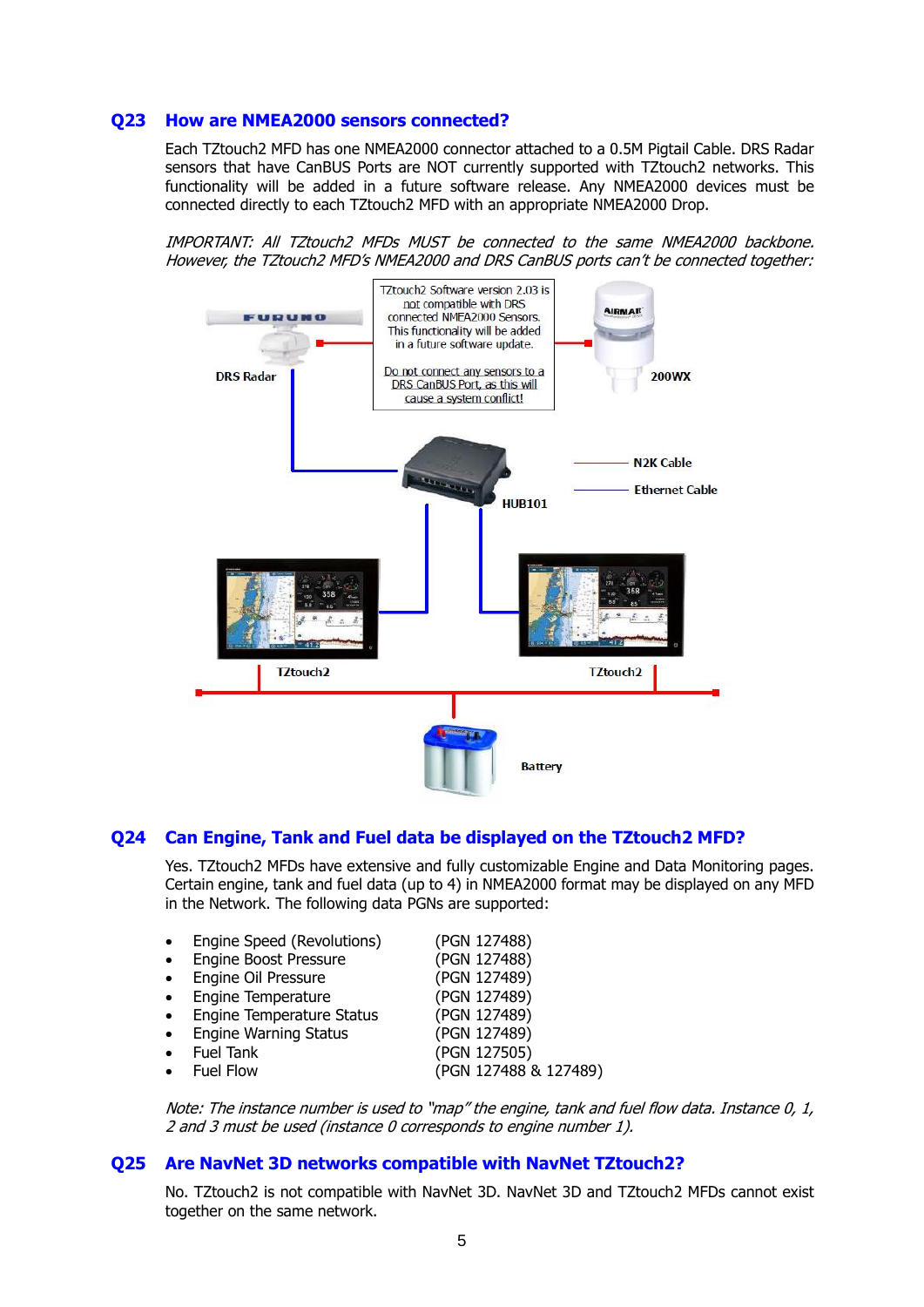#### <span id="page-5-0"></span>**Q26 What are the display mounting options for NavNet TZtouch2 MFDs?**

All TZtouch2 MFD units are supplied for standard flush mounting within a console. Mounting on top of a console or from an overhead can be achieved with an optional mounting bracket, available for purchase from Furuno USA. Please refer to the TZtouch2 product and accessories pages on our web site for full details, including part numbers and current pricing.

#### <span id="page-5-1"></span>**Q27 Will NavNet TZtouch2 MFDs fit in NavNet 3D or NavNet 1/vx2 MFD Console cut outs?**

TZtouch2 has two adapter kits available for retrofitting NavNet 1/vx2 and MFD12 displays:

- Part  $\#$  001-337-430-00 is an adapter panel for retrofitting from a 10.4" NavNet  $1/\nu x^2$ display to a TZTL12F.
- Part # 001-337-440-00 is an adapter panel for retrofitting from an MFD12 to a TZTL12F.

The TZTL15F has a larger cutout compared to an MFD12 or 10.4" NavNet 1/vx2 display. Enlarge the existing cutout when replacing the MFD12 or 10.4" NavNet 1/vx2 display with a TZTL15F.

For a full description of these retrofit adapter panels, please visit the TZTL12F and TZTL15F accessory pages at [www.FurunoUSA.com.](http://www.furunousa.com/)

#### <span id="page-5-2"></span>**Q28 Can an FAR2xx7 Radar be connected to NavNet TZtouch2?**

No. TZtouch2 cannot control an FAR2xx7 Radar.

#### <span id="page-5-3"></span>**Q29 Can an FCV1150 Sounder be connected to NavNet TZtouch2?**

No. TZtouch2 cannot control an FCV1150.

#### <span id="page-5-4"></span>**Q30 Can I control a SiriusXM Satellite Radio (audio channels) using NavNet TZtouch2?**

This functionality is planned for a future software release. TZtouch2 is currently only compatible with the SiriusXM Weather functionality.

#### <span id="page-5-5"></span>**Q31 Will TZtouch2 be compatible with MaxSea TimeZero & Nobeltec TimeZero?**

MaxSea & Nobeltec TimeZero can be connected to a TZtouch2 network; however, the Chart Server and Route/Waypoint synchronization will not be available initially. The following features will be available upon release:

- Chart License sharing (link a TZtouch2 SystemID with MaxSea/Nobeltec TZ Serial Number)
- Navigation Data from the TZtouch2 network (GPS, Speed, Heading, etc.)
- Radar Work Space and Radar Overlay (with full control of the DRS Radar)
- DFF1 or DFF3 compatibility with optional PBG or Sounder module
- Route and Waypoint exchange through SD-Card
- A MaxSea/Nobeltec TimeZero PC counts as one MFD in any network of up to four MFDs

#### <span id="page-5-6"></span>**Q32 Will TZtouch2 be compatible with CZone Digital Switching Systems?**

Yes. CZone functionality is planned for a future software release.

#### <span id="page-5-7"></span>**Q33 Will TZtouch2 be compatible with the Active Captain POI database?**

Yes. Active Captain integration is planned for a future software release.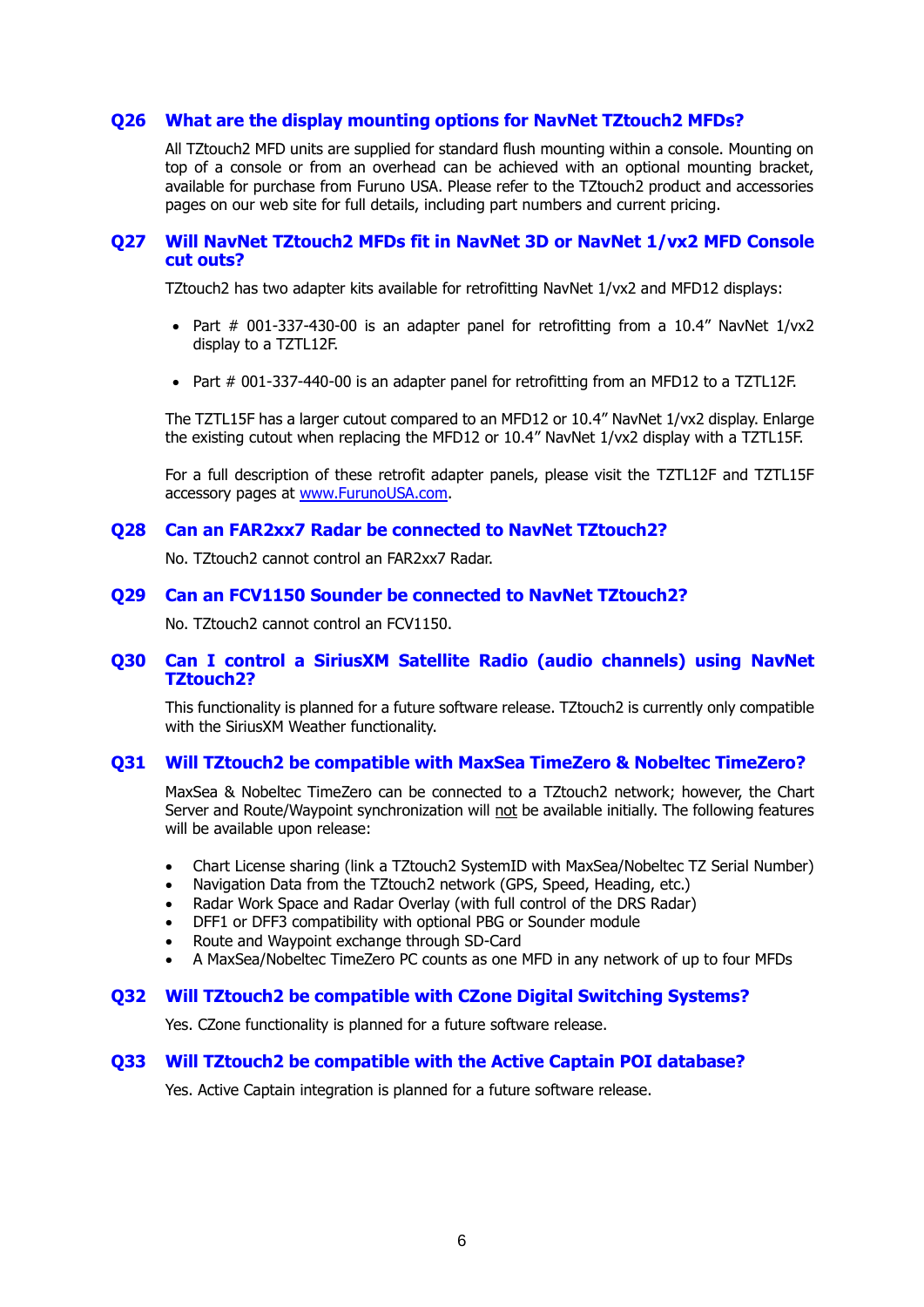

# **NavNet TZtouch2 Preloaded Charts TZT-CHT-SD2**

SAMSUNG

| Revised 6-2015                              |                    |                   | Click the Part Number in red to view & download the chart | $128$ <sup>EVO</sup> |
|---------------------------------------------|--------------------|-------------------|-----------------------------------------------------------|----------------------|
| <b>US - EAST COAST</b><br><b>Chart Name</b> | Part #             | <b>Chart Type</b> | <b>Coverage/Description</b>                               | <u> Status</u>       |
| SDUSA11HSAT03                               | <b>MM3-USS-011</b> | <b>SAT PHOTO</b>  | <b>Key West to Miami</b>                                  | <b>Unlocked</b>      |
| SDUSA12HSAT03                               | <b>MM3-USS-012</b> | <b>SAT PHOTO</b>  | <b>Hollywood to Titusville</b>                            | <b>Unlocked</b>      |
| SDUSA13HSAT03                               | <b>MM3-USS-013</b> | <b>SAT PHOTO</b>  | New Smyrna Beach to Fort Matanzas                         | <b>Unlocked</b>      |
| SDUSA14HSAT03                               | <b>MM3-USS-014</b> | <b>SAT PHOTO</b>  | <b>Jacksonville to Crescent</b>                           | <b>Unlocked</b>      |
| SDUSA24HSAT03                               | <b>MM3-USS-024</b> | <b>SAT PHOTO</b>  | Philadelphia to Perth Amboy                               | <b>Unlocked</b>      |
| SDUSA25HSAT03                               | <b>MM3-USS-025</b> | <b>SAT PHOTO</b>  | <b>Yonkers to New York</b>                                | <b>Unlocked</b>      |
| SDUSA26HSAT03                               | <b>MM3-USS-026</b> | <b>SAT PHOTO</b>  | <b>IOceanside to SoundBeach</b>                           | <b>Unlocked</b>      |
| SDUSA27HSAT03                               | <b>MM3-USS-027</b> | <b>SAT PHOTO</b>  | <b>Stamford to Warwick</b>                                | <b>Unlocked</b>      |
| SDUS01RMAP09                                | <b>MM3-USR-001</b> | <b>RASTER</b>     | US East Coast, Prince Edward to NY                        | <b>Unlocked</b>      |
| SDUS02RMAP09                                | <b>MM3-USR-002</b> | <b>RASTER</b>     | US East Coast Pennysylvania to Florida                    | <b>Unlocked</b>      |
| SDUS00VS57MAP12                             | <b>MM3-USV-000</b> | <b>VECTOR</b>     | <b>US S57 East Coast</b>                                  | <b>Unlocked</b>      |
| SDVJNAM022MAP09                             | <b>MM3-VNA-022</b> | <b>VECTOR</b>     | Jeppesen Vector Chart - East Coast and Bahamas            | Locked               |
| SDUS01FISHMAP01                             | <b>MM3-USF-001</b> | <b>FISHING</b>    | <b>Fishing Charts - US East Coast and Gulf of Mexico</b>  | <b>Unlocked</b>      |

## **US - WEST COAST**

| <b>Chart Name</b>       | Part #              | <b>Chart Type</b> | <b>Coverage/Description</b>                           | <b>Status</b>   |
|-------------------------|---------------------|-------------------|-------------------------------------------------------|-----------------|
| <b>ISDUSA32HSAT03</b>   | <b>MM3-USS-032</b>  | <b>SAT PHOTO</b>  | San Diego to Ventura                                  | <b>Unlocked</b> |
| <b>SDUSA33HSAT03</b>    | <b>MM3-USS-033</b>  | <b>SAT PHOTO</b>  | <b>Santa Barbara to South San Francisco</b>           | <b>Unlocked</b> |
| <b>ISDUSA34HSAT03</b>   | <b>MM3-USS-034</b>  | <b>SAT PHOTO</b>  | <b>IStockton to Sacramento</b>                        | <b>Unlocked</b> |
| <b>ISDUSA35HSAT03</b>   | <b>IMM3-USS-035</b> | <b>SAT PHOTO</b>  | <b>San Francisco to Westort</b>                       | <b>Unlocked</b> |
| <b>ISDUSA39HSAT03</b>   | <b>MM3-USS-039</b>  | <b>SAT PHOTO</b>  | Markham to Edmonds                                    | <b>Unlocked</b> |
| <b>SDUSA40HSAT03</b>    | <b>MM3-USS-040</b>  | <b>SAT PHOTO</b>  | <b>Bainbridge Island to Seattle</b>                   | <b>Unlocked</b> |
| <b>ISDUSA41HSAT03</b>   | <b>MM3-USS-041</b>  | <b>SAT PHOTO</b>  | Cook Inlet, Kent to Lacey                             | <b>Unlocked</b> |
| <b>ISDUS01VS57MAP12</b> | <b>MM3-USV-001</b>  | <b>VECTOR</b>     | <b>IUS S57 West Coast</b>                             | <b>Unlocked</b> |
| <b>ISDVJNAM024MAP09</b> | <b>MM3-VNA-024</b>  | <b>VECTOR</b>     | Jeppesen Vector Chart for W. Coast + Baja (N. Mexico) | Locked          |
| SDUS02FISHMAP01         | <b>MM3-USF-002</b>  | <b>FISHING</b>    | <b>Fishing Charts for the US West Coast</b>           | <b>Unlocked</b> |
| <b>ISDUS05RMAP09</b>    | <b>MM3-USR-005</b>  | <b>RASTER</b>     | <b>US West Coast</b>                                  | <b>Unlocked</b> |

## **US - CENTRAL & GULF**

| <b>Chart Name</b>    | Part #             | <b>Chart Type</b> | <b>Coverage/Description</b>                                     | <b>Status</b>   |
|----------------------|--------------------|-------------------|-----------------------------------------------------------------|-----------------|
| <b>ISDUS03RMAP09</b> | <b>MM3-USR-003</b> | <b>RASTER</b>     | <b>IUS Gulf Coast</b>                                           | <b>Unlocked</b> |
| SDVJNAM023MAP10      | $IMM3-VNA-023$     | <b>VECTOR</b>     | <b>Jeppesen Chart - Gulf of Mexico, Great Lkes &amp; Rivers</b> | Locked          |
| ISDUS02VS57MAP12     | <b>MM3-USV-002</b> | <b>VECTOR</b>     | <b>IUS S57 NOAA Vector Charts &amp; USACE Inland Charts</b>     | Unlocked        |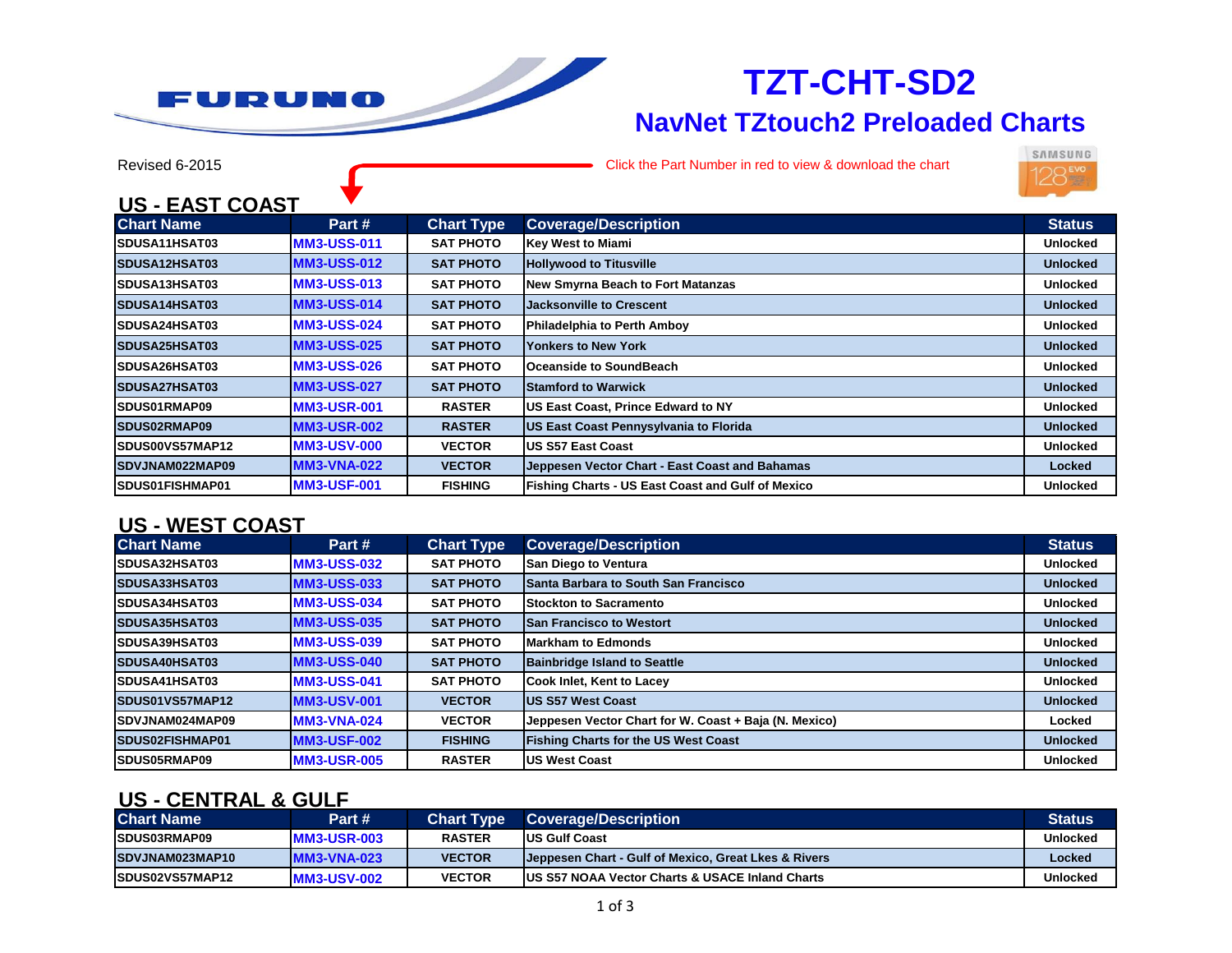# **US - GREAT LAKES & MARITIMES**

| <b>Chart Name</b>       | Part #             | Chart Tvpe \  | <b>Coverage/Description</b>                       | Status   |
|-------------------------|--------------------|---------------|---------------------------------------------------|----------|
| <b>ISDUS04RMAP09</b>    | <b>MM3-USR-004</b> | <b>RASTER</b> | <b>IUS Great Lakes</b>                            | Unlocked |
| <b>ISDVJNAM026MAP10</b> | <b>M3-VNA-026</b>  | <b>VECTOR</b> | Jeppesen Vector Chart - Great Lakes and Maritimes | Locked   |

### **MEGAWIDE JEPPESEN**

| <b>Chart Name</b>        | Part #         | <b>Chart Type</b> | <b>Coverage/Description</b>                                                    | <b>Status</b> |
|--------------------------|----------------|-------------------|--------------------------------------------------------------------------------|---------------|
| <b>ISDVJNAM033NMAP09</b> | $IMM3-VNA-033$ | <b>VECTOR</b>     | Jeppesen Chart North - Atl. Coast, Gulf of Mexico & Caribbean                  | Locked        |
| <b>ISDVJNAM033SMAP09</b> | $IMM3-VNA-035$ | <b>VECTOR</b>     | Jeppesen Chart South-Atl. Coast, Gulf of Mexico & Caribbean                    | <b>Locked</b> |
| <b>ISDVJNAM035NMAP08</b> | $IMM3-VNA-033$ | <b>VECTOR</b>     | Jeppesen Chart North - Pacific Coast - Alaska to Panama including Hawaii       | Locked        |
| SDVJNAM035SMAP08         | $IMM3-VNA-035$ | <b>VECTOR</b>     | <b>Jeppesen Chart South- Pacific Coast - Alaska to Panama including Hawaii</b> | Locked        |

### **US - ALASKA**

| <b>Chart Name</b>    | Part #              | <b>Chart Type</b> | <b>Coverage/Description</b>              | <b>Status</b>   |
|----------------------|---------------------|-------------------|------------------------------------------|-----------------|
| ISDVJNAM028MAP09     | <b>MM3-VNA-028</b>  | <b>VECTOR</b>     | <b>IJeppesen Vector Chart for Alaska</b> | Locked          |
| <b>ISDUS07RMAP09</b> | <b>IMM3-USR-007</b> | <b>RASTER</b>     | <b>IUS Gulf of Alaska</b>                | <b>Unlocked</b> |
| <b>ISDUS08RMAP09</b> | <b>MM3-USR-008</b>  | <b>RASTER</b>     | <b>IUS Southern Alaska</b>               | Unlocked        |
| <b>ISDUS09RMAP09</b> | <b>IMM3-USR-009</b> | <b>RASTER</b>     | <b>INorthern Alaska</b>                  | Unlocked        |

## **US - HAWAIIAN ISLANDS**

| <b>Chart Name</b>   | Part #      | <b>Chart</b><br>Tvpe | <b>Coverage/Description</b>        | <b>Status</b> |
|---------------------|-------------|----------------------|------------------------------------|---------------|
| <b>SDUS06RMAP09</b> | uur<br>IVI. | <b>RASTER</b>        | <b>IUS H</b><br>, Hawaiian Islands | Unlocked      |

## **CANADA**

| <b>Chart Name</b>      | Part #              | <b>Chart Type</b> | <b>Coverage/Description</b>                              | <b>Status</b> |
|------------------------|---------------------|-------------------|----------------------------------------------------------|---------------|
| SDVJNAM021MAP10        | <b>MM3-VNA-021</b>  | <b>VECTOR</b>     | Jeppesen Vector Chart - Canada North and East Coast      | Locked        |
| <b>SDVJNAM025MAP09</b> | IMM3-VNA-025        | <b>VECTOR</b>     | Jeppesen Vector Chart - Canada West Coast                | Locked        |
| SDVJNAM026MAP10        | <b>MM3-VNA-026</b>  | <b>VECTOR</b>     | Jeppesen Vector Chart - Great Lakes and Maritimes        | Locked        |
| SDV902P01VMAP03        | <b>IMM3-V90-2P0</b> | <b>VECTOR</b>     | INavionics Vector Chart - Canada St. Lawrence            | Locked        |
| SDV903P01VMAP01        | <b>MM3-V90-3P0</b>  | <b>VECTOR</b>     | INavionics Vector Chart - Canada New Foundland           | Locked        |
| SDV913P01VMAP01        | <b>MM3-V91-3P0</b>  | <b>VECTOR</b>     | <b>INavionics Vector Chart - Canada/Vancouver Island</b> | Locked        |
| ISDV914P01VMAP01       | <b>MM3-V91-4P0</b>  | <b>VECTOR</b>     | INavionics Vector Chart - Canada North BC                | Locked        |
| <b>ISDV900P01MAP03</b> | <b>MM3-V90-0P0</b>  | <b>VECTOR</b>     | Navionics Vector Chart - Canada/Great Lakes West         | Locked        |
| SDV901P01MAP03         | <b>MM3-V90-1P0</b>  | <b>VECTOR</b>     | INavionics Vector Chart - Canada/Great Lakes East        | Locked        |
| SDR902P01MAP06         | IMM3-R90-2P0        | <b>RASTER</b>     | Canada East Raster Charts (File 01)                      | Locked        |
| SDR902P02MAP06         | <b>MM3-R90-2P0</b>  | <b>RASTER</b>     | Canada East Raster Charts (File 02)                      | Locked        |
| SDR913P01MAP06         | <b>MM3-R91-3P0</b>  | <b>RASTER</b>     | Canada West Raster Charts (File 01)                      | Locked        |
| SDR913P02MAP06         | <b>MM3-R91-3P0</b>  | <b>RASTER</b>     | Canada West Raster Charts (File 02)                      | Locked        |
| SDR920P01MAP06         | <b>MM3-R92-0P0</b>  | <b>RASTER</b>     | Northern Canada Raster Chart                             | Locked        |
| SDR900P01MAP06         | <b>MM3-R90-0P0</b>  | <b>RASTER</b>     | Canada - Great Lakes Raster Charts (File 02)             | Locked        |
| SDR900P02MAP06         | <b>MM3-R90-0P0</b>  | <b>RASTER</b>     | Canada - Great Lakes Raster Charts (File 02)             | Locked        |